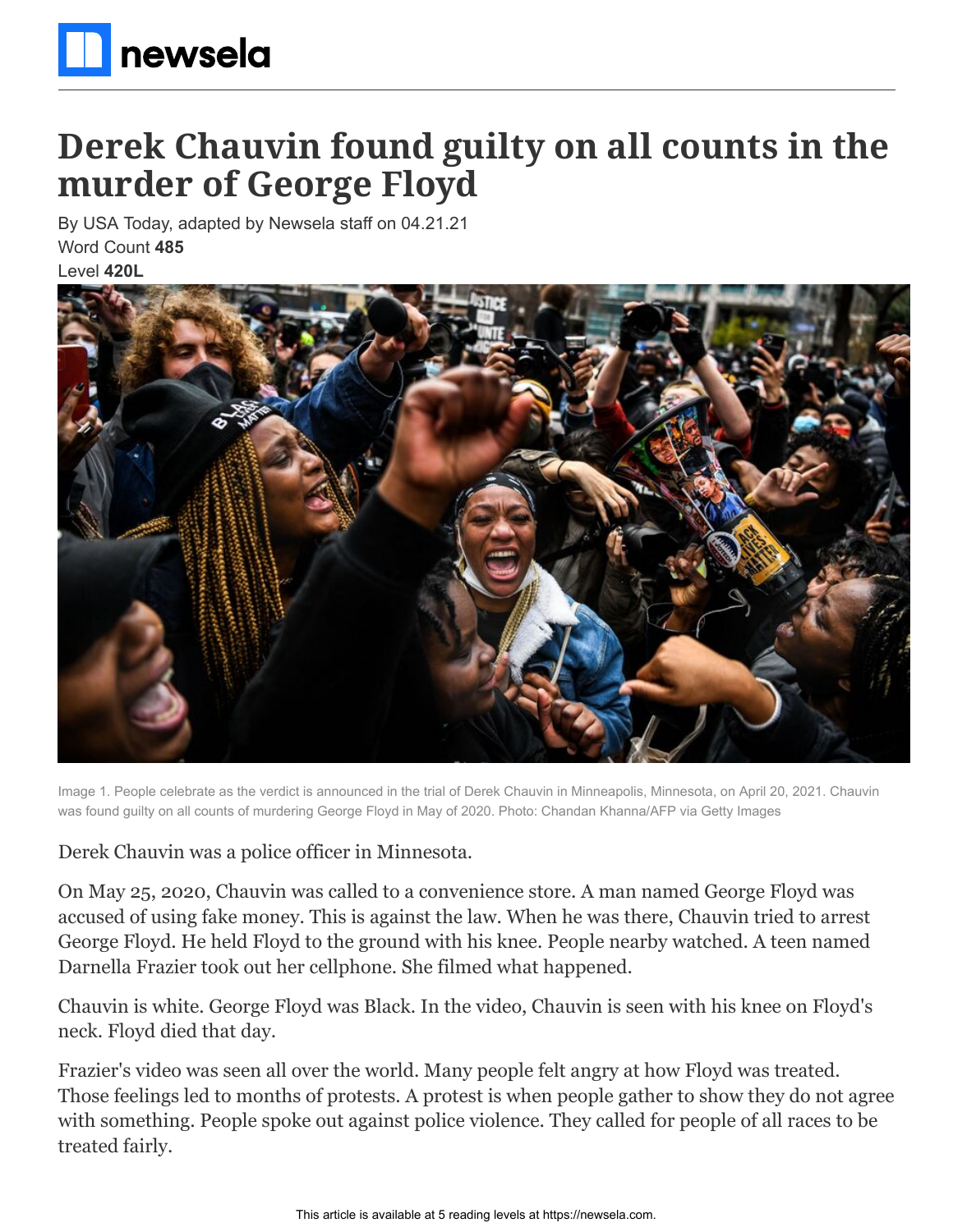There are many kinds of lawyers. They are experts in the law. Some work for the government. They are called prosecutors. Some lawyers work for people. They are called defense lawyers. They usually defend the person accused of a crime.

In this case, Chauvin was the accused. The prosecutors argued that Chauvin caused Floyd's death.

The defense argued that Floyd had health problems. They said these health issues caused his death.

A jury is a group of people who gather in court. Their job is to listen to the facts in the case. They hear from lawyers on both sides. Then they decide if the accused is guilty. This is called a verdict. All Americans over 18 years old can be called to serve on a jury. It is an important part of being a citizen. In this case, the jury made a decision that Chauvin killed Floyd.

Chauvin will now wait in prison. He will be back in court in eight weeks. That is when his punishment will be decided.

## **President Biden Supported Verdict**

President Joe Biden supported the decision. But it is not enough, he said.

There is a bill called the George Floyd Justice in Policing Act. It was named after Floyd. Biden encouraged the Senate to pass it. It would combat racial bias in policing.

Brandon Williams is Floyd's nephew. He called the day an important moment for America.

But the verdict was not a perfect ending. Floyd's family still suffered a loss.

Also, not all police officers have been held responsible. Other families are suffering. Some cases still go unpunished. Black people arrested by police die more often than white people.

## **People Celebrate Verdict**

Before the verdict, government leaders got ready for protests. They put more police on the streets.

But, something different happened. People celebrated all over the country. They were peaceful. Many people felt hopeful.

Horns blared. Crowds chanted Floyd's name. But it was no longer angry. It was a cry of happiness. "Say his name! GEORGE FLOYD!"